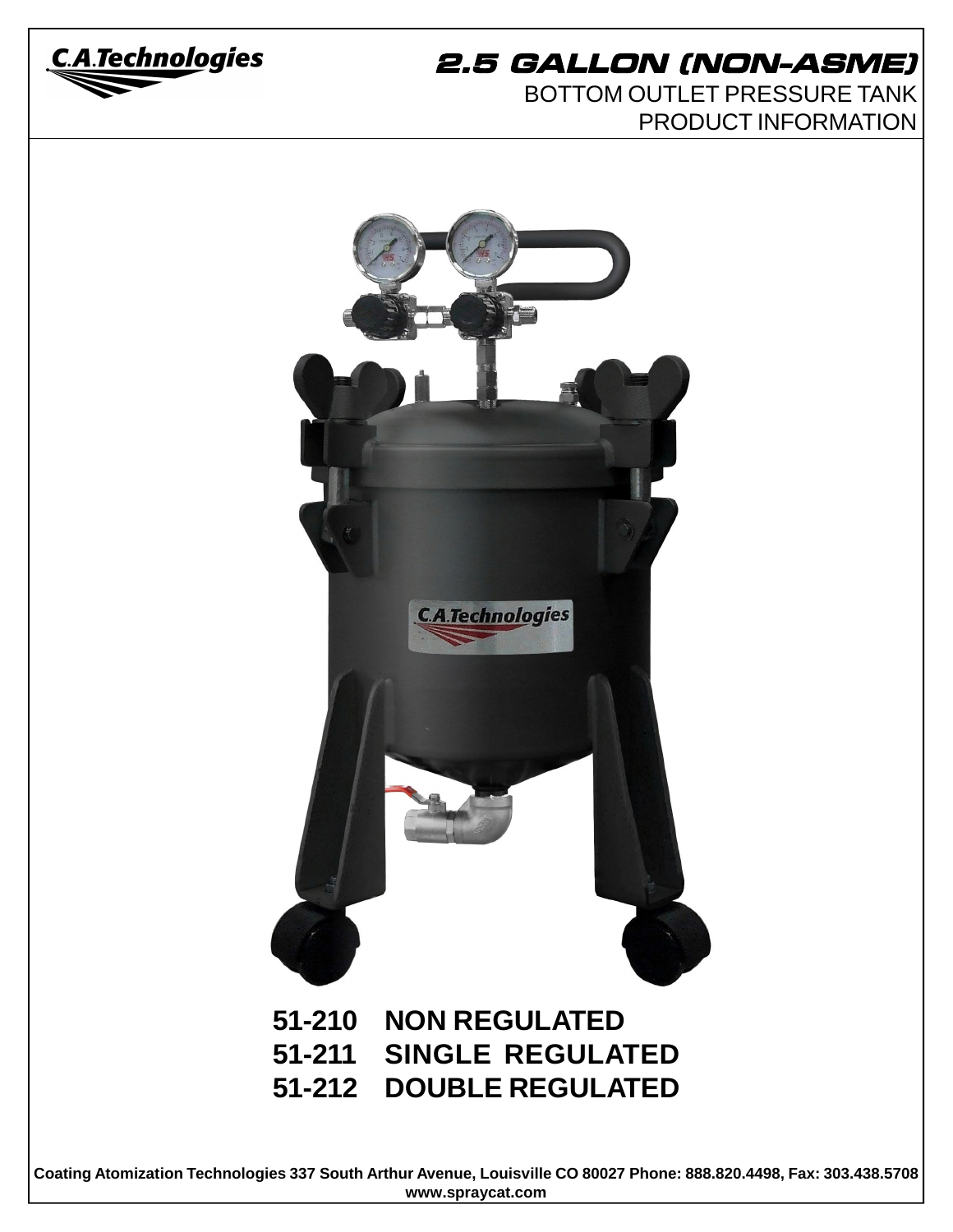## **IMPORTANT NOTE: IF THIS PRESSURE TANK IS TO BE USED FOR SPRAYING FLAMMABLE MATERIALS, OPERATOR MUST NOT PRESSURIZE THIS TANK MORE THAN 15 PSI TO MEET OSHA REQUIREMENTS. FOR NON-ASME PRESSURE VESSELS. IT IS THE RESPONSIBILITY OF THE OPERATOR TO FOLLOW THIS MANDATORY PROCEDURE.**

## **GENERAL INFORMATION**

This pressure tank is equipped with either single or double air pressure regulation, pressure safety relief valve, tank vent valve, bottom outlet ball valve and four caster wheels.

## **CAUTION!**

- 1. Maximum tank pressure of 80 psi. The safety relief valve is designed to protect the tank against excessive pressures. DO NOT attempt to make adjustments to this valve. If this valve begins to vent air, reduce the setting on the air inlet regulator.
- 2. DO NOT alter the tank in any way by welding, drilling or machining as this may weaken the structure of the tank.
- 3. To prevent hazardous static sparks from occurring, always ground the tank by connecting a 12 ga. wire to the tank and to a known earth ground.
- 4. Be sure tank pressure is completely relieved before attempting to remove tank cover or material fill cap. Shut off the main air supply to the tank and vent pressure using the vent valve located on the tank lid.

| <b>ITEM NO.</b> | PART NO. | <b>DESCRIPTION</b>                 |
|-----------------|----------|------------------------------------|
| 1               | 51-278   | Tank Shell                         |
| $\overline{2}$  | 51-220   | Gasket                             |
| 3               | 51-279   | Tank Lid Assembly                  |
| 4               | 51-229   | Safety Relief Valve Assembly       |
| 5               | 51-234   | Tank Vent Valve                    |
| 6               | 51-280   | Sw ivel Connection                 |
| $\overline{7}$  | 52-10A   | Fluid Regulator Assembly           |
| 8               | 52-11A   | Atomizing Air Regulator Assembly   |
| 9               | 52-58    | Pressure Gauge                     |
| 10              | 52-303   | Dual Regulator Assembly            |
| 11              | 51-237   | Air Flow Diffuser                  |
| 12              | 51-236   | Eye Bolt Assembly                  |
| 13              | 51-224   | Caster (4 Req'd)                   |
|                 | 51-252   | Optional Stationary Feet (4 Req'd) |
| 14              | 51-233   | Pin Assembly                       |
| 15              | 51-275   | Fluid Outlet Elbow                 |
| 16              | 51-274   | Fluid Outlet Ball Valve            |
| 17              | 51-225   | Wrench                             |
| 18              | 51-235   | Handle                             |
|                 | 51-222K  | Repair Kit for Regulators          |

Note: (1) 98-0383 & (1) 53-555 are needed to adapt a standard 3/8" fluid hose fitting to the bottom outlet ball valve.

Single regulated supplied w ith item 7, double regulated supplied w ith items 7 & 8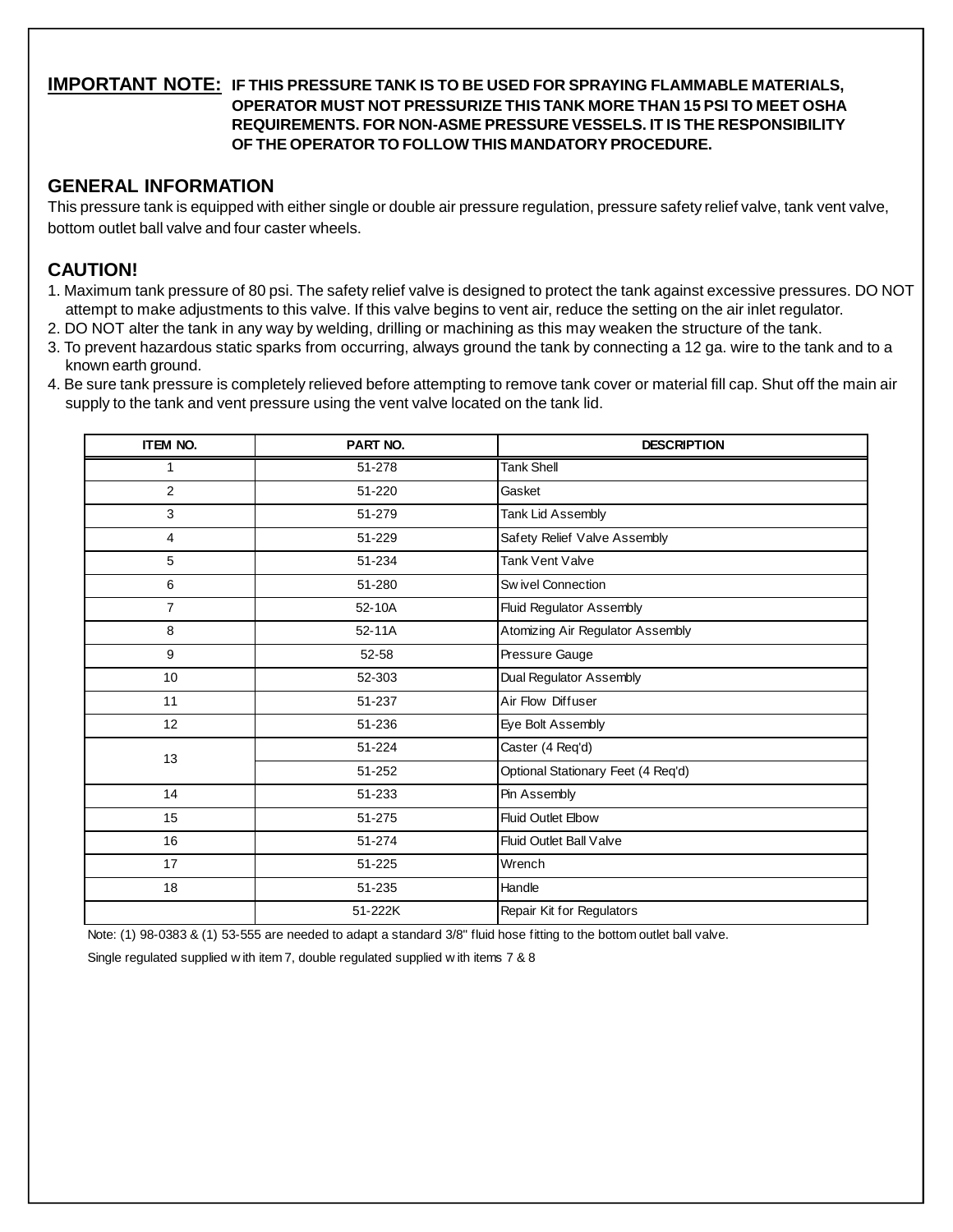